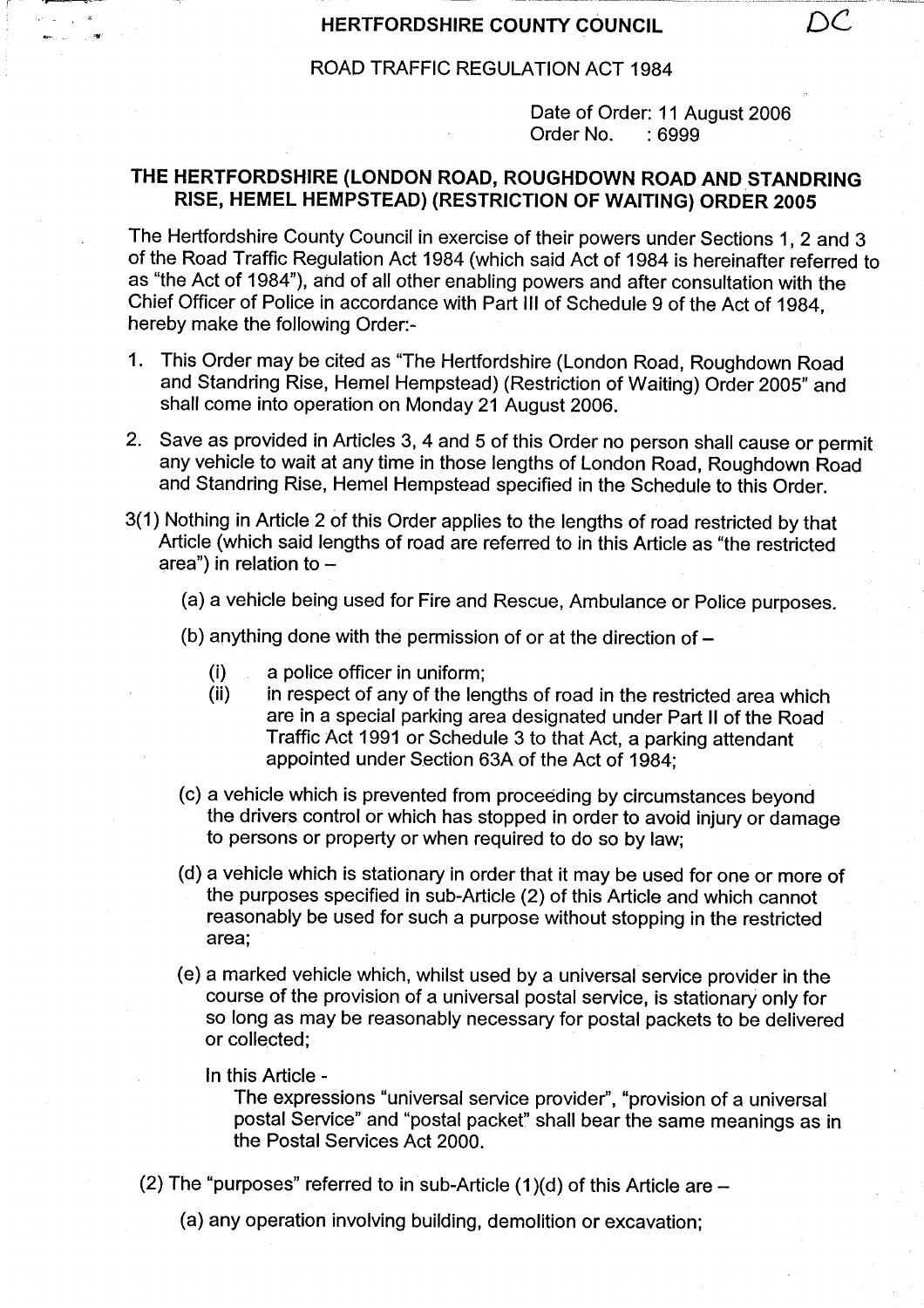- (b) the removal of any obstruction to traffic;
- (c) the maintenance, improvement or reconstruction of a road;
- (d) constructing, improving, maintaining, or cleaning of any street furniture,; or
- (e) the laying, erection, alteration, repair or cleaning of any sewer or of any main pipe or apparatus for the supply of gas, water or electricity, or of any telecommunications apparatus kept or installed for the purposes of a telecommunications code system or of any other telecommunications apparatus lawfully kept installed in any position.
- 4. Nothing in Article 2 of this Order applies to the lengths of road restricted by that Article (which said lengths of road are referred to in this Article as "the restricted area") so as to render it unlawful to cause or permit any vehicle to wait only for so long as may be reasonably necessary -
	- (a) to enable goods to be loaded on or unloaded from the vehicle from or to premises adjacent to the restricted area; or
	- (b) to enable a passenger to board or alight and to load and unload any luggage.
- 5.(1) Nothing in Article 2 of this Order shall render it unlawful to cause or permit a disabled person's vehicle which displays in the relevant position a disabled person's badge and a parking disc, to wait at any time in the length of road specified in the Schedule of this Order for a period not exceeding 3 hours (not being a period separated by an interval of less than 1 hour from a previous period of waiting by the same vehicle in the same length of road).
	- (2) In this Article-

"disabled person's vehicle" has the same meaning as in Section 142(1) of the Act of 1984;

"disabled person's badge" has the same meaning as in Section 142(1) of the Act of 1984;

"parking disc" has the same meaning as given in Regulation 8(5) of The Local Authorities' Traffic Orders (Exemptions for Disabled Persons) (England) Regulations 2000; and

"relevant position" means

- i) A vehicle displays a disabled person's badge in the relevant position if:
	- a) in the case of a vehicle fitted with a dashboard or facia panel, the badge is exhibited thereon so that Part 1 of the badge is legible from outside the vehicle; or
	- b) in the case of a vehicle not fitted with a dashboard or facia panel, the badge is exhibited in a conspicuous position on the vehicle so that Part 1 of the badge is legible from outside the vehicle;
- ii) A vehicle displays a parking disc in the relevant position if:
	- a) in the case of a vehicle fitted with a dashboard or facia panel, the disc is exhibited thereon so that the quarter hour period during which the period of waiting began is legible from outside the vehicle; or
	- b) in the case of a vehicle not so fitted, the disc is exhibited in a conspicuous position on the vehicle so that the quarter hour period